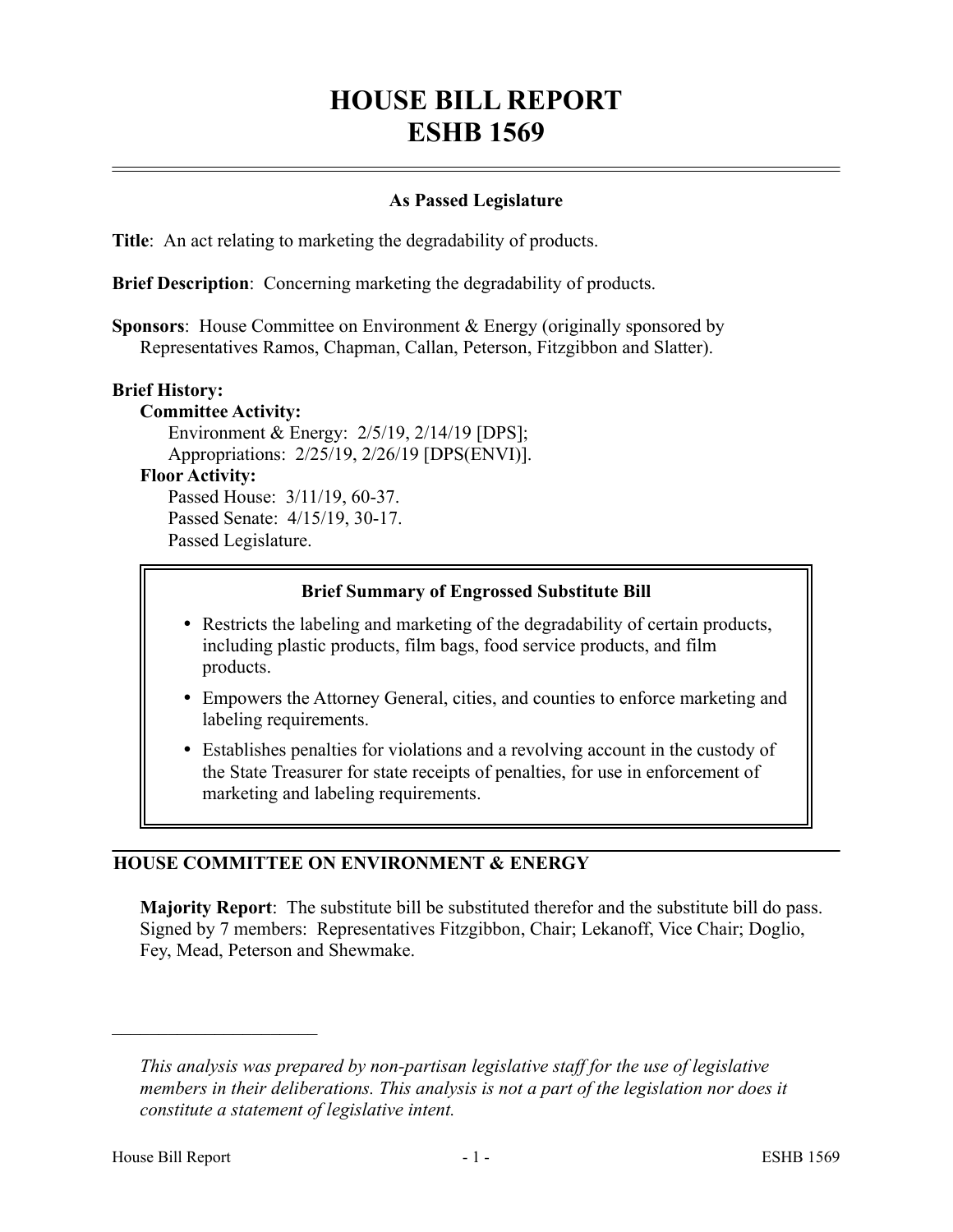**Minority Report**: Do not pass. Signed by 3 members: Representatives Shea, Ranking Minority Member; Dye, Assistant Ranking Minority Member; Boehnke.

**Minority Report**: Without recommendation. Signed by 1 member: Representative DeBolt.

**Staff**: Jacob Lipson (786-7196).

# **HOUSE COMMITTEE ON APPROPRIATIONS**

**Majority Report**: The substitute bill by Committee on Environment & Energy be substituted therefor and the substitute bill do pass. Signed by 19 members: Representatives Ormsby, Chair; Bergquist, 2nd Vice Chair; Robinson, 1st Vice Chair; Cody, Dolan, Fitzgibbon, Hansen, Hudgins, Jinkins, Macri, Pettigrew, Pollet, Ryu, Senn, Springer, Stanford, Sullivan, Tarleton and Tharinger.

**Minority Report**: Do not pass. Signed by 14 members: Representatives Stokesbary, Ranking Minority Member; MacEwen, Assistant Ranking Minority Member; Rude, Assistant Ranking Minority Member; Caldier, Chandler, Dye, Hoff, Kraft, Mosbrucker, Schmick, Steele, Sutherland, Volz and Ybarra.

**Staff**: Dan Jones (786-7118).

## **Background**:

Under the state's solid waste management laws, local governments are the primary government entity responsible for implementing state solid waste management requirements. County and city comprehensive solid waste management plans must contain certain elements, including a waste reduction and recycling element, and must consider source separation of recyclable materials and organic materials from other solid wastes. Cities and counties determine which materials may be accepted for curbside recycling in each jurisdiction, and whether organic materials are collected separately from other solid wastes.

The American Society of Testing and Materials (ASTM) is an international organization that adopts technical standards applicable to a variety consumer products.

The United States Federal Trade Commission (FTC) is a federal agency with responsibility for addressing marketplace competitiveness and consumer protection. The FTC has issued federal regulations known as "green guides" that include general principles that apply to environmental marketing claims and guidance on how marketers can qualify their claims to avoid deceiving consumers.

## **Summary of Engrossed Substitute Bill**:

Restrictions are established for the labeling and marketing of the degradability of products, plastic products, film bags, food packaging and service ware, and film products. A number of defined terms are provided, including:

"film products," which include sheet film bags, sacks, and wraps;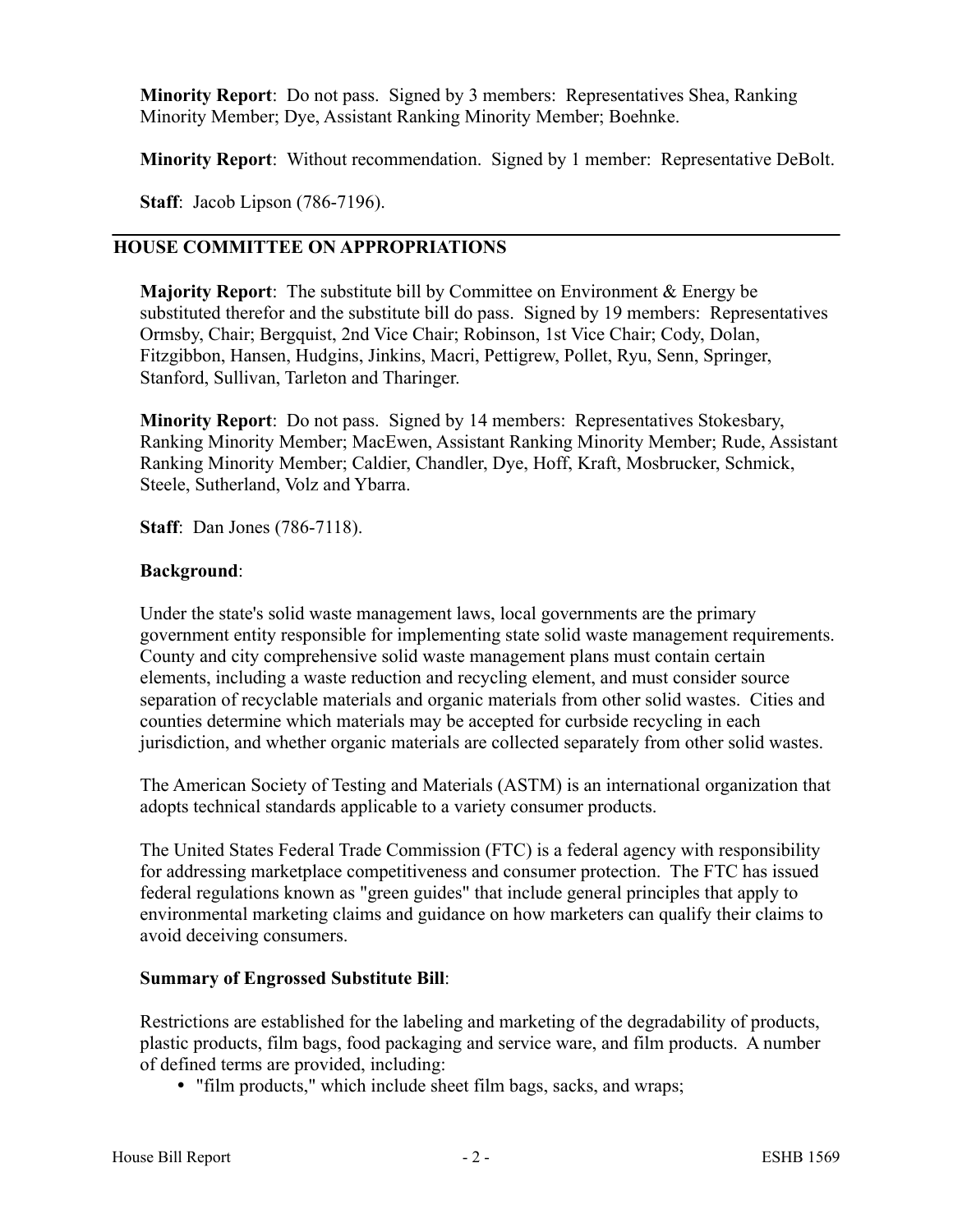- "food service products," which includes products intended for one-time use and used for food or drink, including plates, bowls, containers, cups, utensils, lids, clamshells, condiment packaging, and other items;
- "readily and easily identifiable," which refers to products that meet industry standards for being distinguishable at sorting areas and processing facilities, and when compostable, use distinctive and distinguishing brown or green color schemes, striping, or other symbols, marks, and designs; and
- "supplier," which does not include entities that sell products to end users as retailers.

#### Products.

Products that are labeled as compostable and sold, offered for sale, or distributed for use in Washington by a manufacturer or supplier, must:

- either be comprised of only wood or fiber-based substrate, or must meet the American Society of Testing and Materials (ASTM) standards for products designed to be composted in municipal or industrial facilities that are made of plastic or that incorporate plastic coatings onto paper or another substrate;
- meet Federal Trade Commission (FTC) green guide labeling requirements; and
- feature labeling that uses a logo indicating that the product has been third-party certified as meeting ASTM standard specification, displays the word "compostable" and meets industry standards for being distinguishable upon quick inspection.

Compostable products must be considered compliant if they have green or brown labeling, are labeled as compostable, and use other distinguishing colors or marks.

### Plastic Products.

Manufacturers or suppliers may not sell, offer for sale, or distribute plastic products that are labeled in a way that will imply the product will break down, biodegrade, or decompose. As part of this restriction, plastic products may not be labeled with the terms "biodegradable," "degradable," "decomposable," or "oxo-degradable." However, biodegradable mulch film that meets ASTM standards and other technical specifications is exempt from this restriction.

## Film Bags.

Manufacturers or suppliers of film bags that meet ASTM composting standards for plastics and that are distributed or sold by retailers must ensure that the bag is readily and easily identifiable in a manner consistent with the FTC green guides. Readily and easily identifiable film bags must be of a uniform green or brown color or meet certain other specified requirements regarding the size, location and color of the word "compostable" on the bag. Film bags that meet ASTM composting standards may not display recycling symbols, such as the "chasing arrow" symbol. To the extent that film bag labeling requirements conflict with the FTC guides, manufacturers or suppliers are not required to comply.

## Film Products and Food Service Products.

Manufacturers or suppliers of food service products and film products, other than film bags, that meet ASTM composting standards for plastics or plastic-coated substrates must ensure that the items are readily and easily identifiable. Readily and easily identifiable film wrap and food service products must be labeled with a logo indicating the product has met ASTM standards, and labeled with the word "compostable," where possible. Compostable products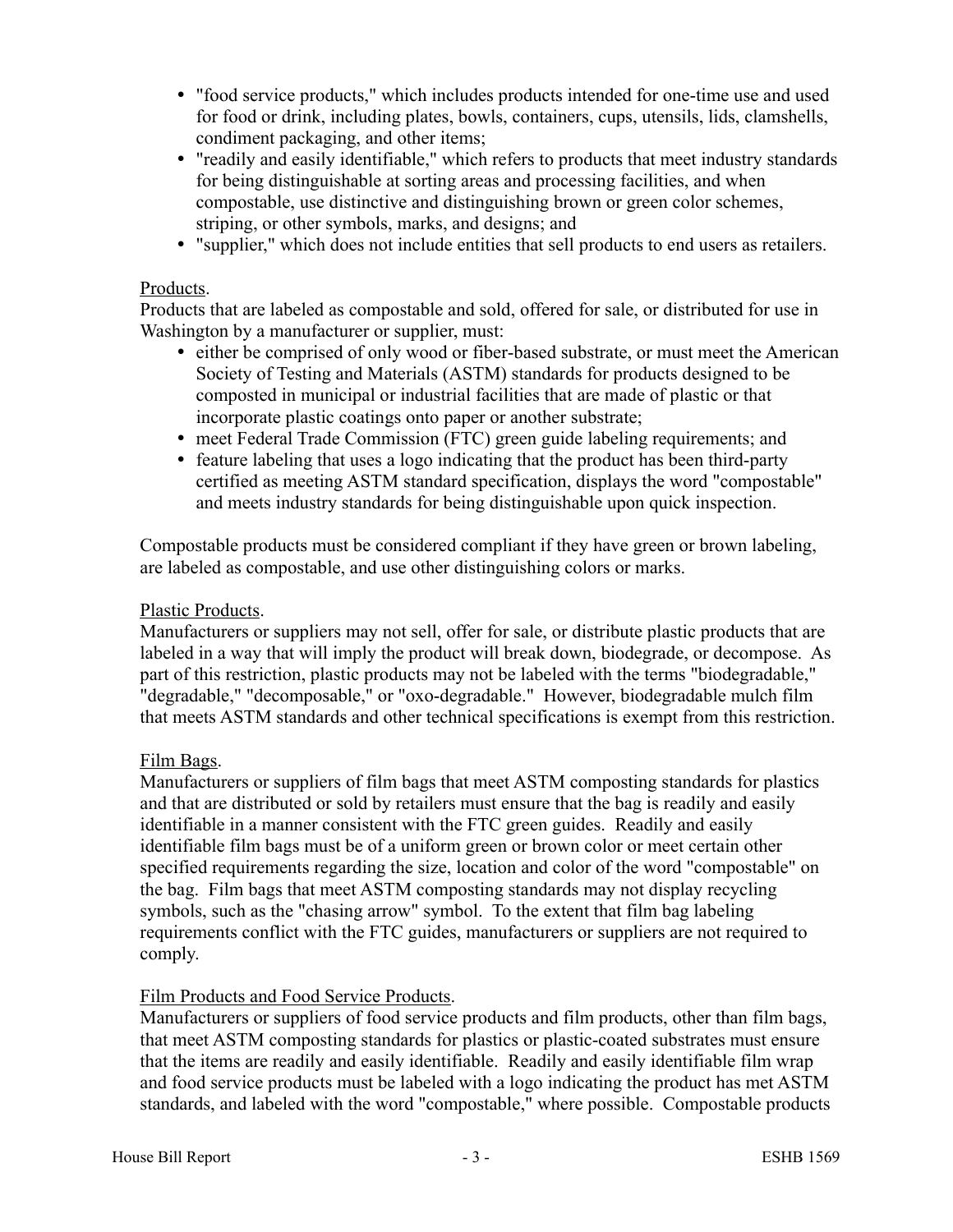must be considered compliant if they have green or brown labeling, are labeled as compostable, and use other distinguishing colors or marks. Specified additional characteristics, such as color and graphic elements, are encouraged for compostable film wrap and food packaging and food service ware. To the extent that these product labeling requirements conflict with the FTC guides, manufacturers or suppliers are not required to comply.

Food service products and film products, including film bags, that do not meet ASTM standards are:

- prohibited from using tinting, labeling and terms that are required of products that meet ASTM standards;
- discouraged from using coloration, labeling, images, and terms that confuse customers into mistakenly identifying noncompostable products as compostable; and
- encouraged to use identifying features that indicate whether a product is recyclable or must be disposed of as waste.

#### Enforcement and Administration.

Manufacturers and suppliers, upon request, must submit non-confidential business information to persons demonstrating their compliance with labeling and marketing requirements. Manufacturers are encouraged to provide additional information upon request to commercial compost facilities regarding the environment in which their products are capable of composting.

The Attorney General, cities, and counties have concurrent authority to enforce labeling and marketing requirements. Violations occur upon the sale of a noncompliant product by stockkeeping number or unique item number, but repeated sales of the same product constitute a single violation. Prior to assessing a violation, a city, county, or the state, on behalf of the Attorney General, must send written notice to a manufacturer or supplier of an alleged violation, providing 90 days to come into compliance. Civil penalties of up to \$1,000 are authorized for an initial violation, followed by \$5,000 for a second violation, and \$10,000 for a third violation. Second, third, and subsequent penalties may be imposed for each month of noncompliance. Penalty amounts are reduced by the amount of any penalty paid for the same violation to a different enforcing government entity. Penalties collected by local governments are retained by the local government office that brought the action, while statecollected penalties are deposited into a revolving account that is created for use by the Attorney General in bringing enforcement actions.

A severability clause is included.

## **Appropriation**: None.

**Fiscal Note**: Available.

**Effective Date**: The bill takes effect on July 1, 2020.

**Staff Summary of Public Testimony** (Environment & Energy):